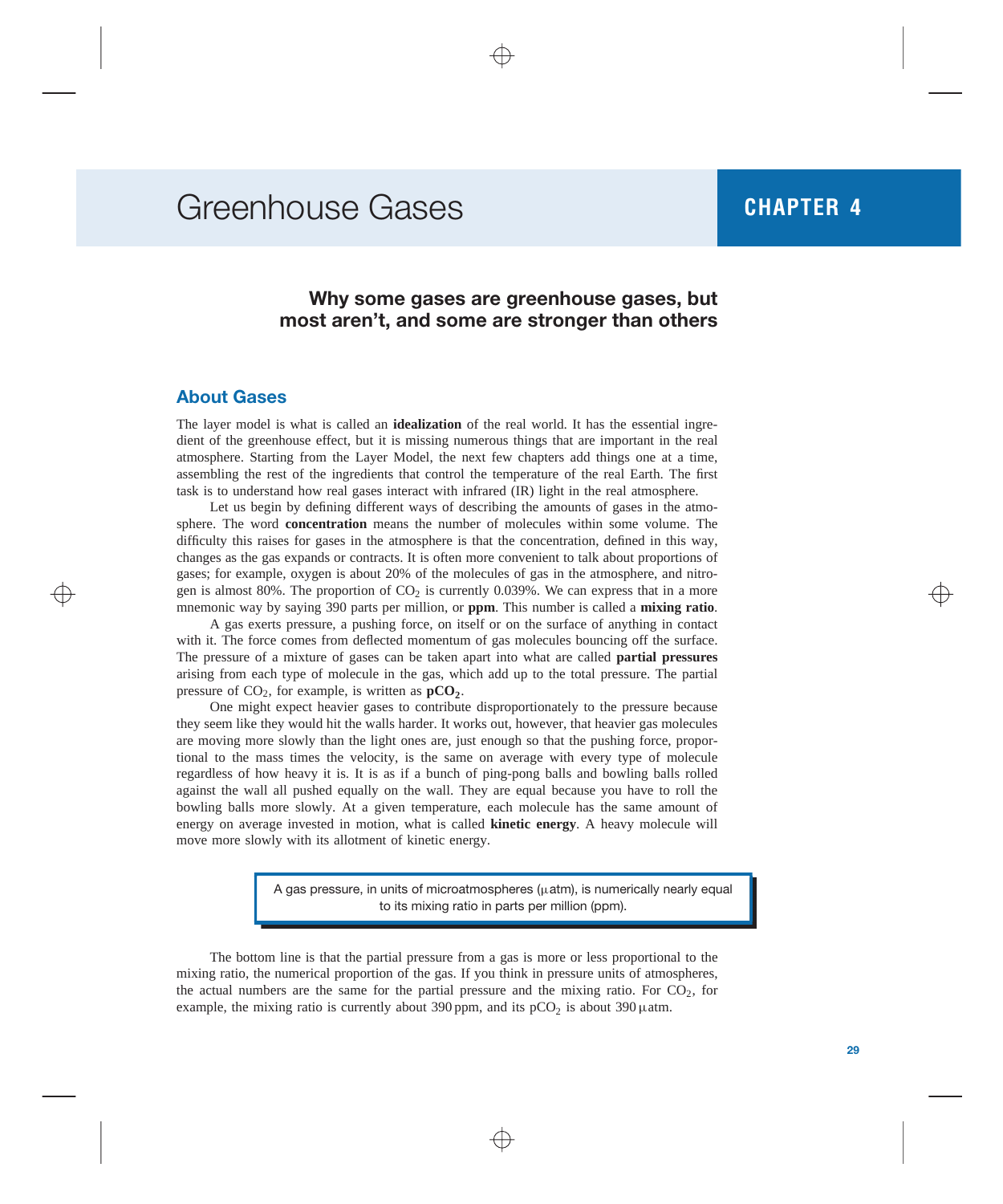### **Gases, Vibrations, and Light**

Most of the mass of an atom is in its nucleus, which resembles conceptually a massive sun at the center of a solar system. Two nuclei of two different atoms always repel each other because of their positive charges. Electrons float in ghostly quantum mechanical probability clouds, called **orbitals**, around the nucleus. For some combinations of atoms, the electrons fall into orbitals that are shared between the two nuclei. These electrons are the glue that holds together a **chemical bond** between the atoms.

A chemical bond is like a spring in that the two nuclei on either end of the bond have some freedom to move closer or farther apart. There is an optimum, lowest-energy distance for the nuclei to be from each other. If they are any closer, the positive nuclei will start to repel each other. Farther from each other, you get less energy gain from sharing the electrons. A bond vibrates when the distance between the nuclei oscillates between the nuclei being too close together, then too far apart. This is called a **stretching vibration**.

An atom may participate in more than one chemical bond. The bonds, and extra electrons that the central atom holds on to, arrange themselves around the atom to find their positions and angles of least energy. Here again there is some flexibility in the angle of the bond, which leads to a **bending vibration**.

Chemical bonds vibrate at particular frequencies.

Molecular vibrations in gas molecules are like vibrations of a piano string in that they tend to be at specific "ringing" frequencies. For weights and springs, the vibrational frequencies depend on two things: the mass of the weights and the springiness of the spring holding them together. Imagine the weights moving together, nearing the optimal distance but with enough momentum to carry them closer than they would like to be, continuing the oscillation. Heavier weights would have enough inertia to keep moving closer for a longer time than would a lighter pair of weights, so the frequency of the vibration will be slower with heavy weights. If the spring is very stiff, it will reverse the velocity of a vibration more quickly, and the frequency of the oscillation will be higher. Vibrations in chemical bonds depend on the mass of the nuclei and on the energy penalty for stretching or bending the bond, which determines the springiness of the chemical bond.

Most forms of liquid and solid molecules are not so "choosy" about frequency of IR light that they can absorb or emit, because the molecules interact with each other so much that more or less all frequencies of IR light can be absorbed and emitted. Liquids and solids are pretty good blackbodies, in other words. Gases however only absorb and emit specific frequencies of IR light, meaning that they are generally not very good blackbodies.

In fact, most of the gases in the atmosphere do not absorb or emit IR light at all, because vibrations in their bonds do not create an imbalance in the electrical field. Both  $O_2$  and  $N_2$ , the most abundant gases in the atmosphere, are symmetric molecules, made of two identical atoms whose electric fields just cancel each other out. Neither atom can hold the electrons any more tightly than the other, so there is no difference between the electrical field on one side of the molecule versus the other. The symmetry is unbroken when you stretch or compress the bond. Symmetrical molecules with only two atoms are never greenhouse gases.

To create or absorb infrared light, the molecule must be electrically lopsided, at least in passing.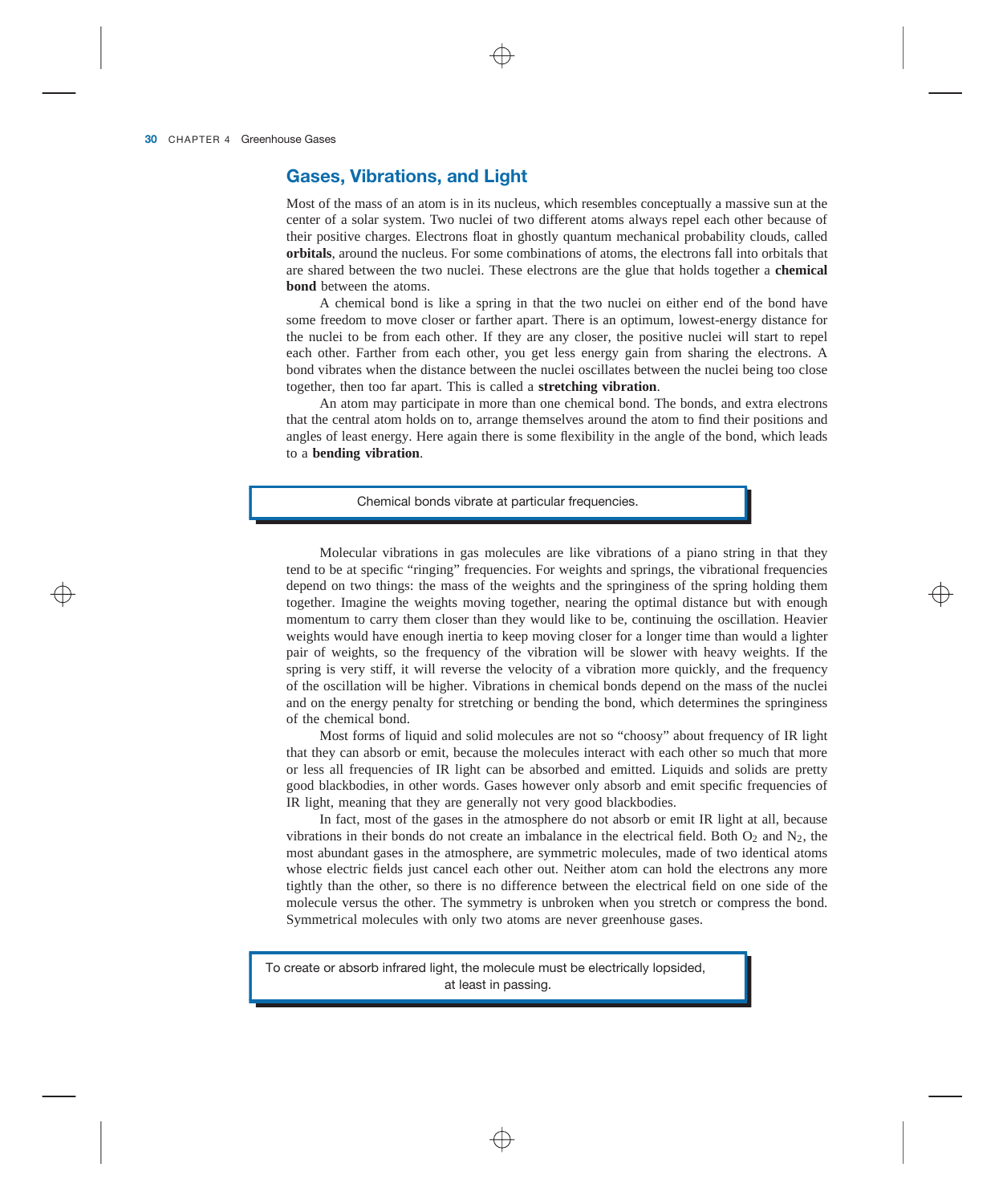If the symmetry is broken by having different types of atoms on each side, like carbon monoxide (CO) or nitrogen oxide (NO), the molecules begin to have some greenhouse properties. Both these types of molecules are very reactive and are not found in enough abundance in the atmosphere to lead to much greenhouse effect, but these are good stepping-stone molecules to think about before moving to more complicated atoms like  $CO<sub>2</sub>$ . Because the atoms have different charges in their nuclei, their chemistry is different, including how hard they pull on those electrons in their shared chemical bond. One side of the molecule will probably have a slight positive charge, and the other will be slightly negative. This charge imbalance is called a **dipole moment**. When the bond vibrates, it changes the steepness of the transition from positive to negative, which drives the electric field. Changing the electric field is how greenhouse gases interact with IR light. One could even oscillate the electric field by simply rotating the molecule.

Molecules with three or more atoms must have more than one chemical bond because a single bond never connects more or less than two atoms. Imagine a set of three weights connected in a line with two springs. When this contraption is jiggled, its bonds bend and stretch together, as an integrated system, rather than each bond simply vibrating according to its own springiness and weight, independent of the other. The whole thing rings like a bell, and like a complex bell with a rich tone, there are multiple oscillations with different frequencies all going on at once.

The  $CO<sub>2</sub>$  molecule is shaped in a straight line with carbon in the middle (Figure 4-1). Oxygen tends to pull on electrons more tightly than carbon does, but the oxygen atom on one side pulls the electrons just as tightly as the other oxygen on the other side. The molecule has no permanent electrical field asymmetry (dipole moment). If all you do to the molecule is rotate or stretch it, you have not broken the symmetry and you will have no effect on the electric field.

The CO<sub>2</sub> bending vibration mode is the important one for climate.

However, two modes of vibration do generate an asymmetry in the electric field. The most important  $CO<sub>2</sub>$  vibrational mode for climate is the **bending vibration**. When the  $CO<sub>2</sub>$  molecule is bent, the oxygens, carrying slight negative charges, swing from one side of the molecule to the other. The CO2 bending vibration absorbs and emits IR light; it is said to be **infrared active**. The next section shows that the bending vibration absorbs IR light in the heart of Earth's emission spectrum, giving it strong leverage over Earth's climate.

Resting state

Symmetric stretch



Asymmetric stretch Bend

$$
0 \stackrel{\overbrace{\text{def}}}{=} c = 0 \qquad 0 \leq C \leq 0
$$

 $O \equiv C \equiv O$ 



C



**Figure 4-1** Vibrational modes of a CO<sub>2</sub> molecule that interact with infrared light in the atmosphere.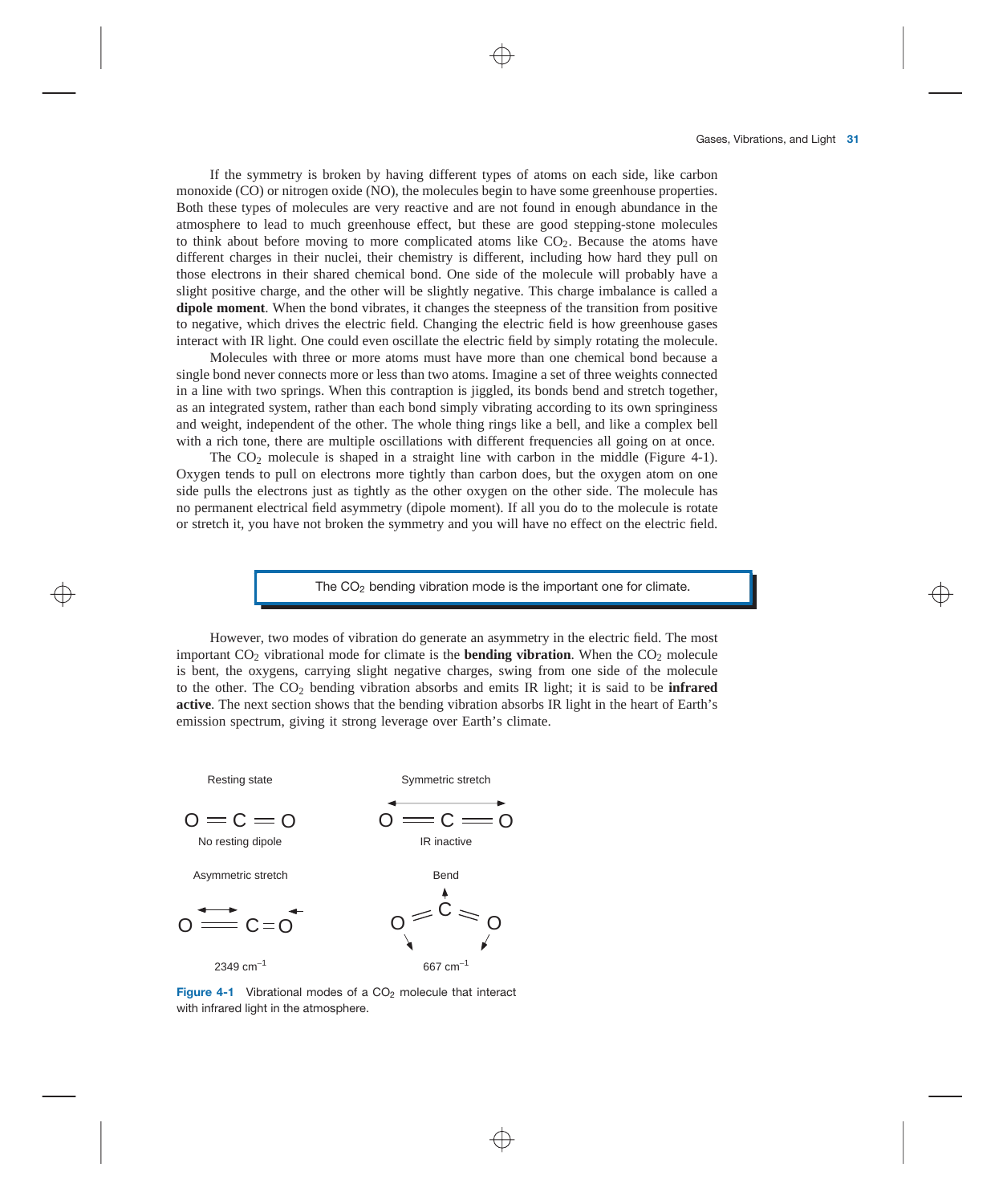

**Figure 4-2** Vibrational modes of a water molecule that interact with infrared light in the atmosphere.

The other vibrational mode is an **asymmetric stretch**, in which one bond is growing longer as the other gets shorter, back and forth. There is less IR light of this frequency to absorb in the atmosphere, so this mode has less impact on the Earth's radiation budget than the bend does.

Water,  $H_2O$ , is a molecule that is bent in its lowest energy state (Figure 4-2). This is because the oxygen has two pairs of electrons hanging off it, which push the hydrogens toward the other side. Hydrogen atoms hold their electrons more loosely than oxygen atoms in chemical bonds, so each hydrogen has a slightly positive charge (denoted in Figure 4-2 as the lowercase Greek letter delta  $\delta$ +). The oxygen end of the molecule has a slight negative charge. In contrast to CO2, water has a dipole moment built into its resting structure. Just as for the NO molecule, rotating an H2O molecule would oscillate the electric field and generate light. Because the arrangement of the nuclei in  $H_2O$  is more complex than for NO, there are many modes of vibration of the water molecule, including a symmetric stretch and a bend. These modes are also IR active.

Water vapor is very electrically lopsided and can absorb and emit lots of frequencies of infrared light.

#### **How a Greenhouse Gas Interacts with Earthlight**

Figure 4-3 shows blackbody spectra for temperatures ranging from 300 K, surface temperature on a hot summer day, down to 220 K, which is about the coldest it gets in the atmosphere, up near the troposphere at about 10-km altitude. There is also a jagged-looking curve moving among the smooth ones. This is the intensity of light that an IR spectrometer would see if it were in orbit over the Earth, looking down. Figure 4-3 is not data, but rather a model simulation from one of our online models that will be used in the Exercises. The Web address is http://understandingtheforecast.org/projects/infrared\_spectrum.html.

The spectrum of the light leaving the Earth going into space ranges between two different blackbody spectra, a warmer one of about 270 K and a colder one from about 220 K. Parts of the spectrum, most notably the broad, smooth part around 1,000 cycles/cm, follow the warmer blackbody spectrum. There do not happen to be any gases in the atmosphere that absorb or emit at this frequency, so this IR light is coming directly from the ground. Because the greenhouse gases in the atmosphere are transparent to IR light in this band of frequencies, it is called the **atmospheric window**.

The blackbody curves are like the temperature scale on a thermometer. You can read the temperature of the infrared source as its intensity against this scale.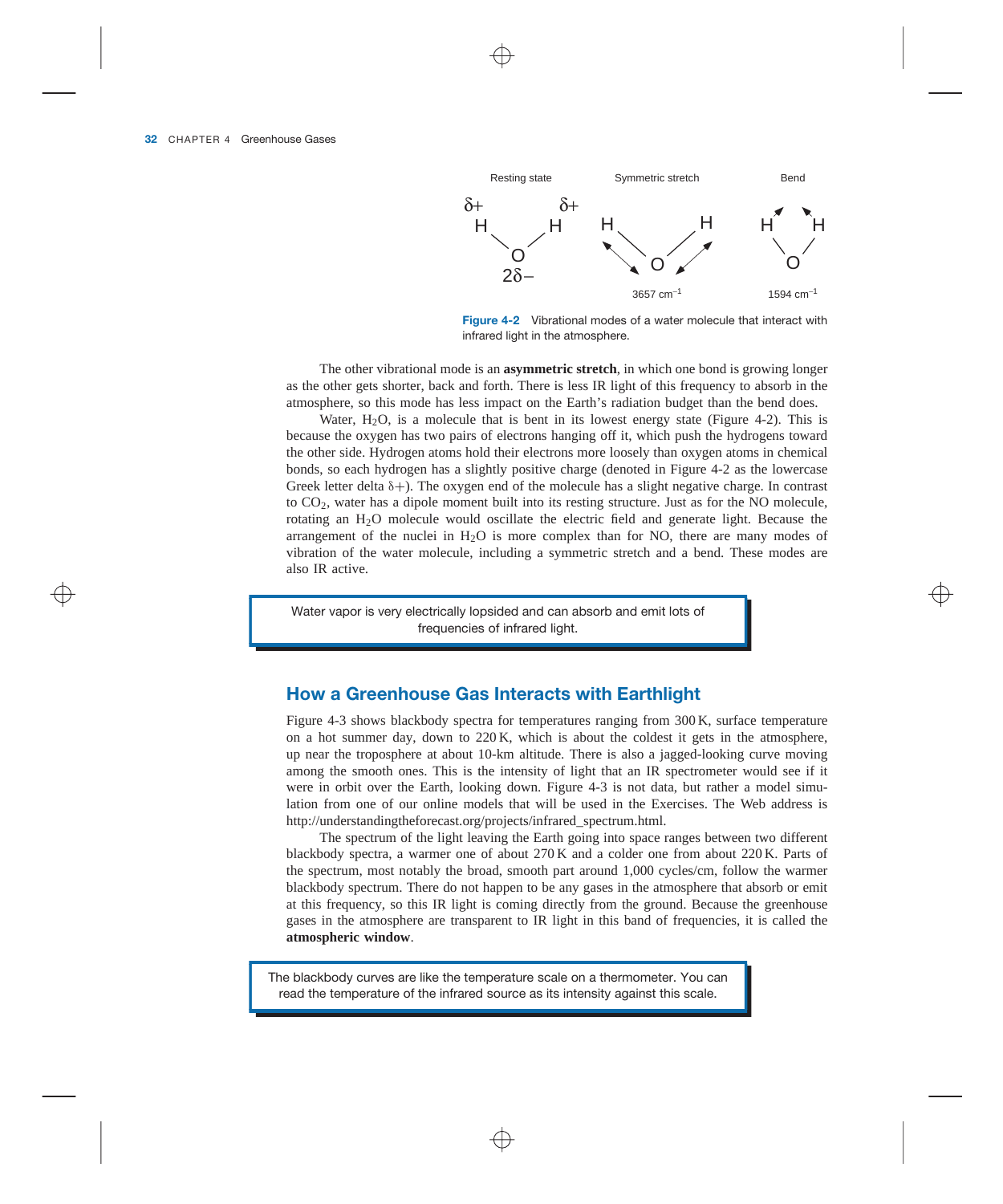

**Figure 4-3** The *solid line* is a model-generated spectrum of the infrared light escaping to space at the top of the atmosphere. For comparison, the *broken lines* are blackbody spectra at different temperatures. If the Earth had no atmosphere, the outgoing spectrum would look like a blackbody spectrum for 270 K, between the 260 K and 280 K spectra shown. The atmospheric window is between about 900−1,000 cm<sup>-1</sup>, where no gases absorb or emit infrared light.  $CO<sub>2</sub>$ , water vapor, ozone, and methane absorb infrared light emitted from the ground and emit lower-intensity infrared from high altitudes, where the air is colder than at the surface.

Other parts of the spectrum seem to follow the colder blackbody curve, like, for example, at around 700 cycles/cm. This IR light is coming from greenhouse gases in the cold upper atmosphere. The big dip in the spectrum at about 700 cycles/cm is from the bending vibration of  $CO<sub>2</sub>$ . IR light emission and absorption are a two-way street (Chapter 1), so  $CO<sub>2</sub>$  absorbs the intense, "warm" IR from the ground at this frequency and re-emits the same frequency but at a lower intensity, because of its colder temperature (Figure 4-4). The atmosphere is called **optically thick** in the CO<sub>2</sub> bend frequency range and **optically thin** in the atmospheric window.

The situation is analogous to standing on a pier and looking down into a pond of water. If the water were very clear, you could see light coming from the bottom; you would see rocks or old tires in the reflected light. If the water were murky, the light you would see would be scattered light coming from perhaps just a few inches down into the water. The old tires would be invisible, alas. The muddy lake is optically thick, so the light you see comes from near the top.

Figure 4-3 is constructed so that the area under a curve of a spectrum is proportional to the total energy flux. You can eyeball the energy change as the area change. The areas of the pure blackbody curves go up proportionally to the temperature raised to the fourth power because of the Stefan-Boltzmann equation (Equation 2-1 in Chapter 2). The area trick works with the jagged spectrum as well, representing the total energy loss of the planet to space. The effect of an atmospheric absorption band is to take a bite out of the blackbody spectrum from the Earth's surface, decreasing the area and therefore decreasing the outgoing energy flux.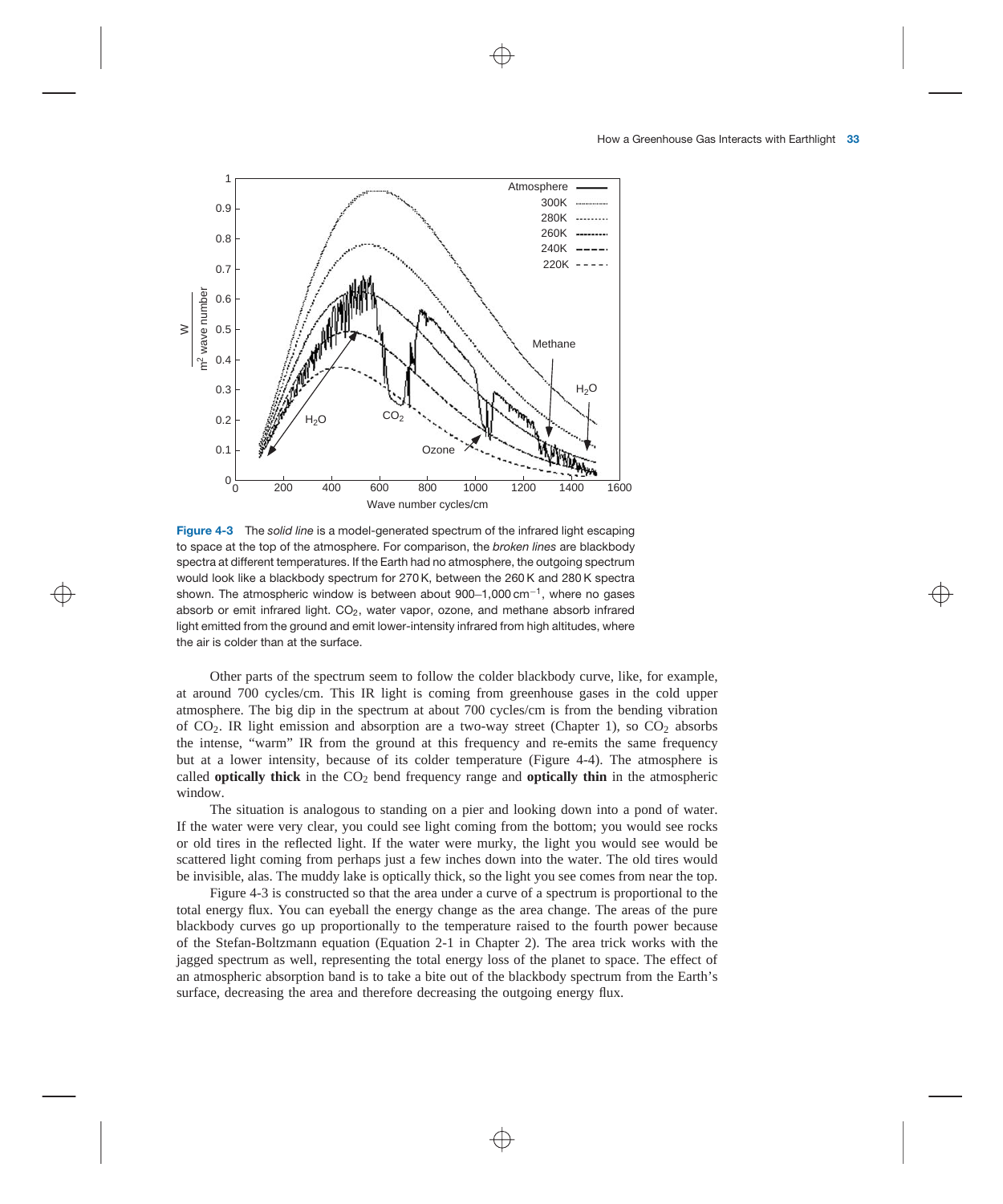

**Figure 4-4** A comparison of the fate of infrared light in the optically thick CO<sub>2</sub> bend frequency (left) versus the optically thin atmospheric window (*right*).

Methane absorbs IR light at around 1300 cycles/cm. Whereas the  $CO<sub>2</sub>$  bending vibration absorbs right at the peak of the blackbody spectrum of the Earth, methane absorbs in one of the tails of the spectrum. In a competition between  $CO<sub>2</sub>$  and methane for which is the stronger greenhouse gas, the advantage here goes to  $CO<sub>2</sub>$ . However, the next section introduces another difference between the gases, which more than makes up for this, so that methane winds up as the more powerful greenhouse gas of the two.

#### **The Band Saturation Effect**

Figure 4-5 shows the results from a series of model runs for different atmospheric  $CO_2$  concentrations, ranging from 0 to 1000 ppm. For reference, the atmosphere in 2010 contains about 390 ppm. With no  $CO<sub>2</sub>$ , the atmosphere would be transparent to light of around 700 cycles/cm, like it is in the atmospheric window. Adding the first 10 ppm of  $CO<sub>2</sub>$  has a fairly noticeable impact on the shape of the outgoing light spectrum, a sharp V-shaped slice out of the spectrum. As the  $CO<sub>2</sub>$  concentration is increased to 100 ppm, the center of the peak runs into the blackbody curve from just a bit colder than  $220$  K, and it does not get any deeper as the  $CO<sub>2</sub>$  concentration is raised to 1000 ppm. This is the **band saturation effect**, the band referring to the range of frequencies, and saturation meaning "used up," all absorbed by the  $CO<sub>2</sub>$ .

The reason for the saturation effect can be understood by analogy to the murky pond. As the water gets murkier, it decreases the distance that a photon of light can travel before it is absorbed. It does not take much mud in the water to obscure the old tire on the bottom, shifting the visible depth from the bottom at say 3 m to maybe only 1 m. If the pond gets a lot murkier, you will be able to see only a few centimeters down into the water. Making it murkier still will limit the view to only 1 cm. The change in depth is getting less sensitive to the murkiness of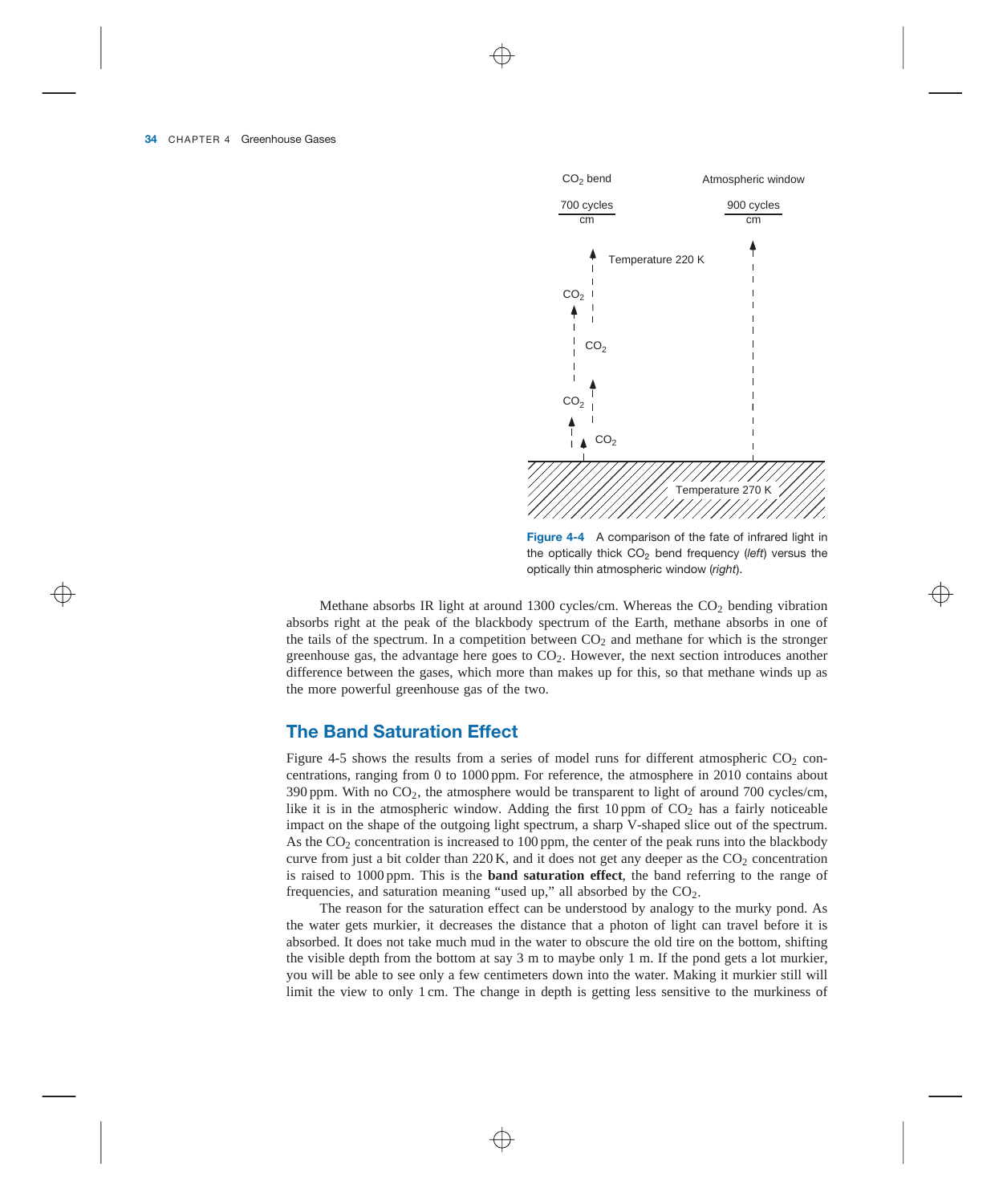

Figure 4-5 A demonstration of band saturation by CO<sub>2</sub>. The addition of 10 ppm CO<sub>2</sub> (upper *right*) makes a huge difference to the outgoing infrared light spectrum relative to an atmosphere that has no CO2 (*upper left*). Increasing CO2 to 100 and 1,000 ppm (*lower panels*) continues to affect the spectrum, but you get less bang for your  $CO<sub>2</sub>$  buck as  $CO<sub>2</sub>$  concentration gets higher.

the pond. In the same way, the changes in the temperature at which the atmosphere radiates to space get smaller as the  $CO<sub>2</sub>$  concentration of the air gets higher. You just see the coldest light that you can get.

> The center of an absorption band gets saturated as the gas gets more concentrated, but the band gets fatter.

Each model run returns a value for the total IR energy flux leaving the location, called *I*out on the webpage and in units of W*/*m2. These values are plotted in Figure 4-6. There is a huge change in the outgoing energy flux between the runs with 0 ppm and 10 ppm because you go from having no absorption to having a quite noticeable peak by adding a relatively small amount of  $CO<sub>2</sub>$ , just 10 ppm. Then, as you go up to 100 and 1,000 ppm, the change in energy balance for each new molecule of  $CO<sub>2</sub>$ , or each new ppm of  $CO<sub>2</sub>$ , gets weaker.

The energy balance never becomes totally insensitive to further additions of  $CO<sub>2</sub>$ , however. More  $CO<sub>2</sub>$  will always make it warmer, even up to the 70 atm of  $CO<sub>2</sub>$  in the atmosphere of Venus. In part, this is because as the  $CO<sub>2</sub>$  concentration increases, the absorption peak in Figure 4-5 gets fatter, even if it cannot get much deeper. The middle of the absorption band is saturated, but the edges are unsaturated.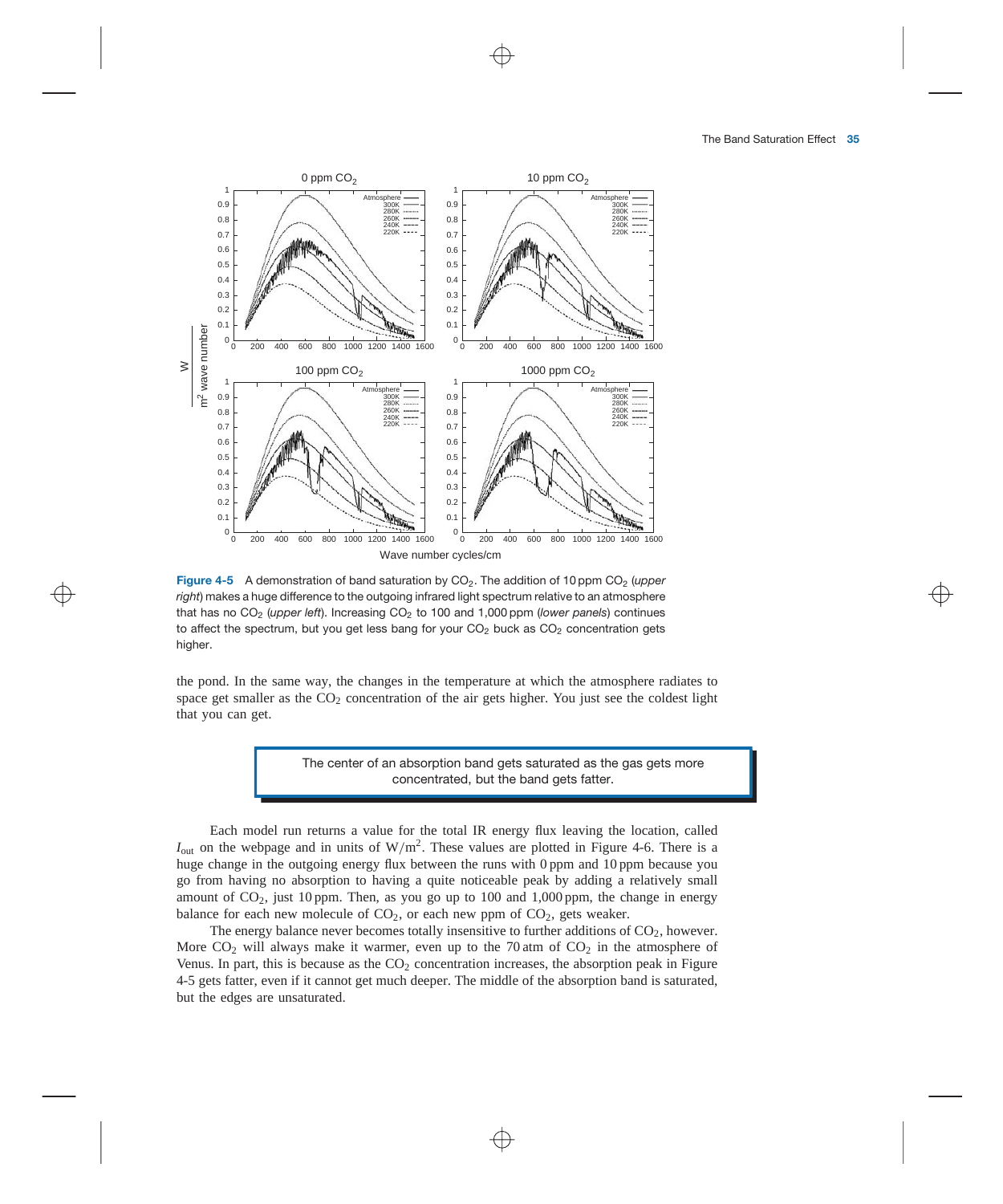

**Figure 4-6** Band saturation viewed in a different way from Figure 4-5. This is a plot of the total energy flux carried by all infrared light, which is proportional to the area under the spectrum curves in Figure 4-5. The outgoing energy flux is less sensitive to  $CO<sub>2</sub>$  when the  $CO<sub>2</sub>$  concentration is high.

Even though the center of the  $CO<sub>2</sub>$  bend frequency is saturated, more  $CO<sub>2</sub>$  would still affect Earth's infrared energy output.

Given that the absorption bands are determined by vibrational frequencies of the molecule, one might have expected that the edges of the bands would be quite sharp, as if  $CO<sub>2</sub>$  absorbed 600 cycles/cm light completely and 599 cycles/cm light not at all. There are several reasons for the fuzziness in the peaks. One is **Doppler shifting**. Like a train whistle, which sounds a higher pitch as the train approaches, then lower after it passes and is moving away, the frequency of light that the molecule "sees" depends on the speed of the molecule, toward or away from the IR light source. If the molecule is moving away from the light source, it will absorb a slightly longer wavelength of light.

The absorption bands are also "smeared out" when gas molecules interact with each other, a phenomenon called **pressure broadening**. Liquids and solids are often fairly good blackbodies because the molecules are so close to each other that they share energy. Even if the frequency of the light is different from the frequency of the vibration, if the molecule is bathed in other molecules, it may be possible to take up the "slop" and absorb the light anyway. Gas molecules are generally too far apart from each other to act in this way, but they still do it to some extent, more so if the pressure is higher. The  $CO<sub>2</sub>$  on Venus, for example, is at such high pressure that its absorption bands are extremely broadened.

Even if the saturation effect were complete, so that the peaks did not get fatter with high concentration, adding more of the greenhouse gas would still increase the temperature of the Earth, for the same reason that adding layers to the layer model also increases the ground temperature. The layers in the layer model are by definition completely saturated in that they absorb all the incoming IR, re-radiating at all frequencies. Adding a second pane of glass to the layer model increases the ground temperature (this is the answer to one of the Exercises). On Venus, even though the absorption of IR by the 70 atm of  $CO<sub>2</sub>$  is completely saturated, adding more  $CO<sub>2</sub>$  would still increase its temperature further.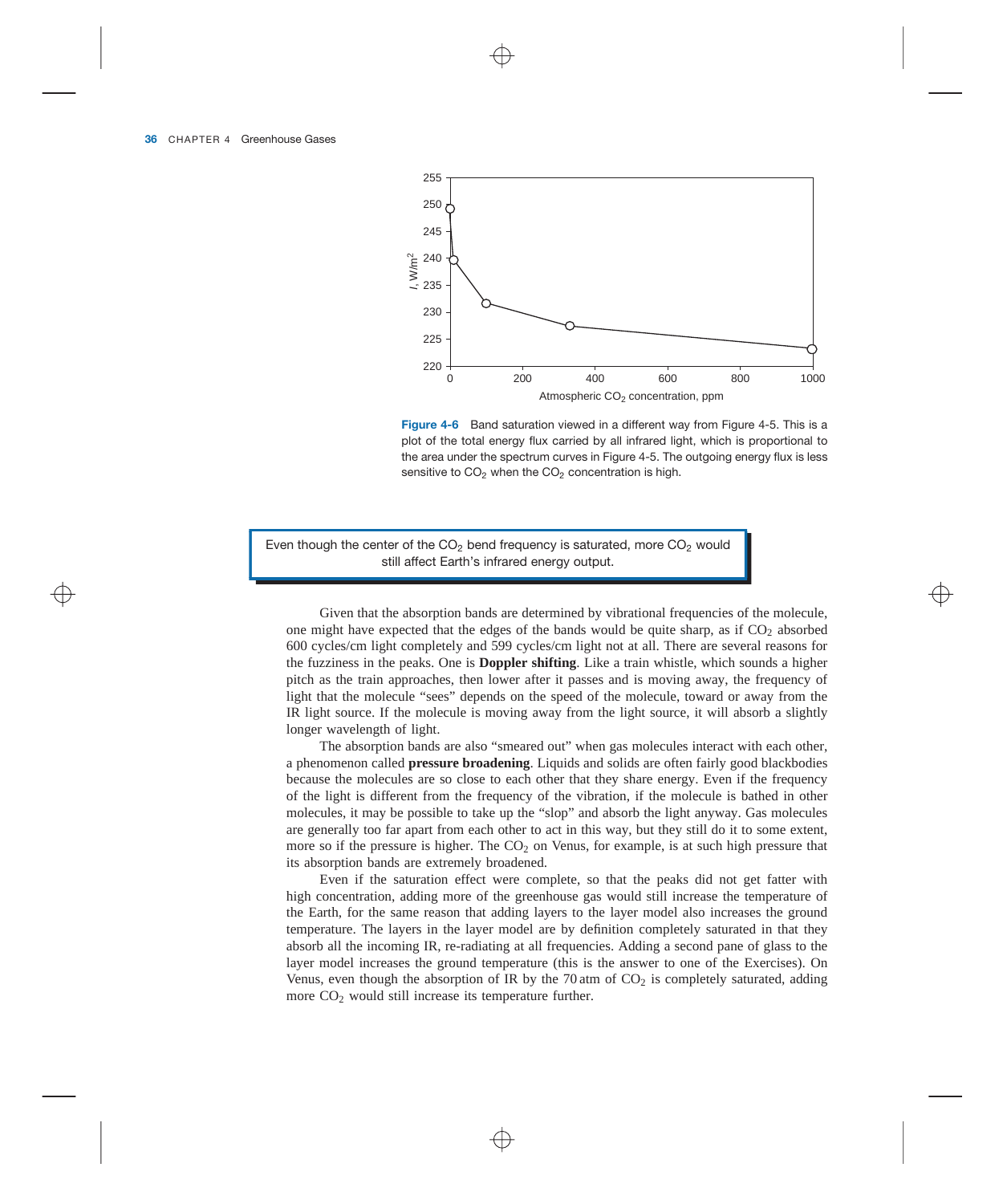The most dilute gases have awesome climate-changing power.

The bottom line is that the more abundant the greenhouse gas is, the less powerful each molecule is in warming the climate. The band saturation for  $CO<sub>2</sub>$  makes  $CO<sub>2</sub>$  a less potent greenhouse gas, per molecule, than it would be if we had no  $CO<sub>2</sub>$  in the air to start with. Revisiting the comparison between  $CO<sub>2</sub>$  and methane as greenhouse gases, methane had a disadvantage because its absorption band fell in the suburbs of the Earth-light spectrum, whereas  $CO<sub>2</sub>$  fell right downtown. Now, considering the band saturation effect, the advantage shifts to methane because it has much lower concentration. You can see from the jagged edges of the methane peak in Figure 4-3 that the methane absorption band is not saturated. For this reason, in spite of the off-peak location of the methane absorption band, a molecule of methane added to the atmosphere is about 40 times more powerful than is a molecule of  $CO<sub>2</sub>$ .

For CO<sub>2</sub>, the energy intensity  $I_{\text{out}}$  in units of W/m<sup>2</sup> goes up proportionally to the log of the  $CO<sub>2</sub>$  concentration rather than proportionally to the  $CO<sub>2</sub>$  concentration itself (which would be linear in  $CO<sub>2</sub>$  concentration). The logarithmic dependence means that you get about the same  $I_{\text{out}}$  change in W/m<sup>2</sup> from any doubling of the CO<sub>2</sub> concentration. The radiative effect of going from 10 to 20 ppm  $pCO<sub>2</sub>$  is about the same as going from 100 to 200 ppm or 1,000 to 2,000 ppm.

Earth's temperature rises in proportion to the number of  $CO<sub>2</sub>$  doublings.

The sensitivities of climate models are often compared as the average equilibrium temperature change from doubling  $CO<sub>2</sub>$ , a diagnostic that is called the **climate sensitivity** and abbreviated as  $\Delta T_{2x}$ . It takes several centuries for climate models to respond fully to a change in CO<sub>2</sub>, reaching the equilibrium. Most models have  $\Delta T_{2x}$  between 2° and 5°C, and past climate changes in the real world indicate that the real climate sensitivity of the Earth is probably in this range (Chapter 11).

If you subjected the planet to higher  $CO<sub>2</sub>$  concentrations for a few thousand years, there might be changes to the huge ice sheets in Greenland and Antarctica that could lead to even higher global temperatures, so the **Earth-system climate sensitivity** is probably higher than the model  $\Delta T_{2x}$  values, which do not include such long-term effects.  $CO_2$  emission from fossil fuel combustion will elevate the  $CO<sub>2</sub>$  concentration of the atmosphere for hundreds of thousands of years (Chapters 7 and 12), giving plenty of time for the full climate sensitivity of the Earth to express itself.

> The climate sensitivity to doubling  $CO<sub>2</sub>$  is the first benchmark that climate scientists compare between models.

One can use  $\Delta T_{2x}$  to calculate the temperature change after a few centuries in response to changing  $CO<sub>2</sub>$  using an equation:

$$
\Delta T = \Delta T_{2x} \times \frac{\ln\left(\text{new } \text{pCO}_2\right)}{\ln(2)} \tag{4-1}
$$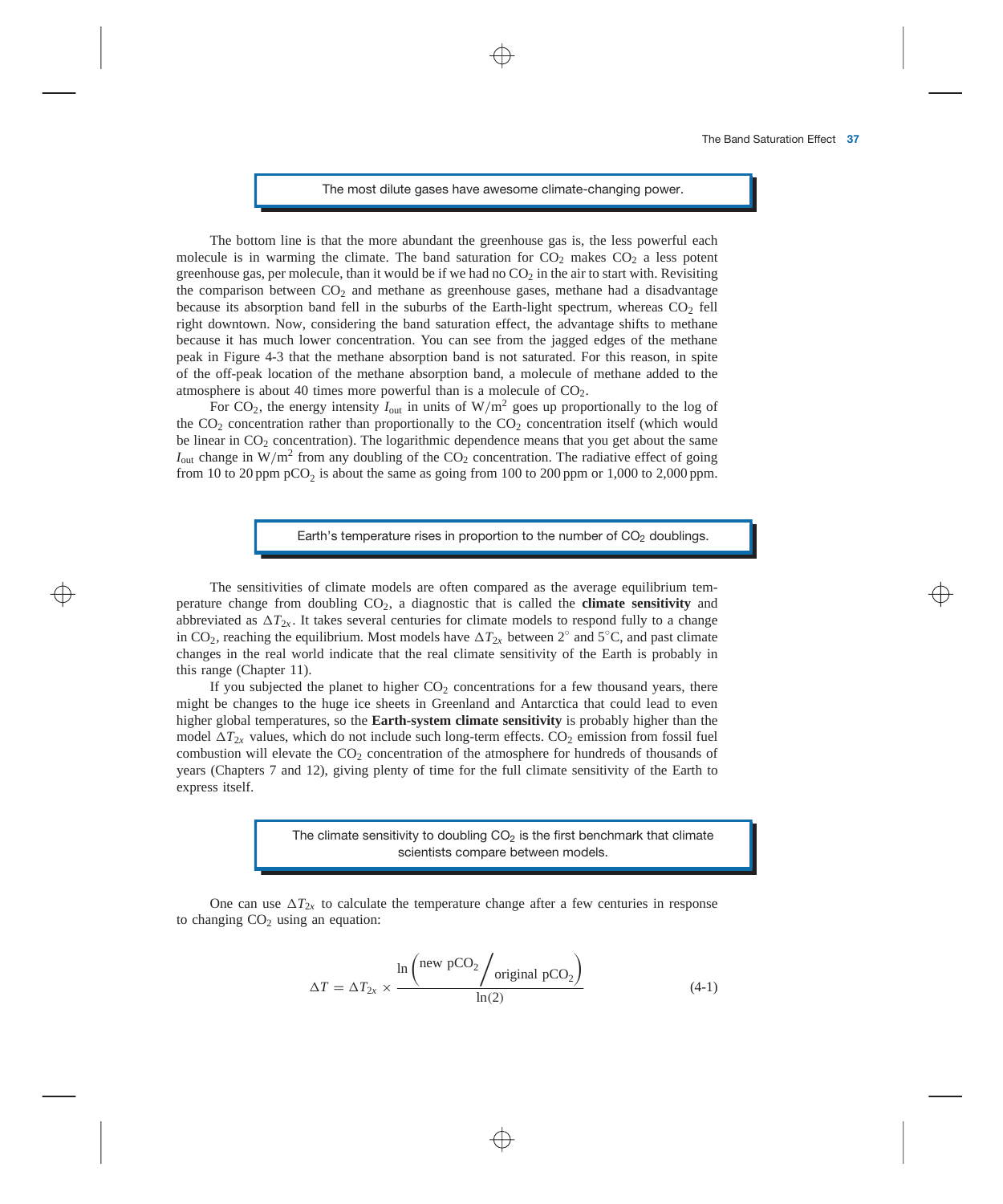

**Figure 4-7** The average temperature of the Earth as a function of atmospheric  $CO<sub>2</sub>$  concentration and the climate sensitivity parameter,  $\Delta T_{2x}$ .

where "ln" is the natural logarithm function, the reverse operation of the exponential function  $e^x$ . The symbol *e* denotes a number that has no name other than simply *e*. We will meet *e* again in Chapter 5. The exponential function is to raise *e* to a power of *x*. If

 $e^x = v$ 

then

$$
x = \ln(y)
$$

Equilibrium temperature changes from changes in CO<sub>2</sub>, assuming various  $\Delta T_{2x}$  values, are shown in Figure 4-7.

#### **The Greenhouse Effect of Gases**

The basic idea of the greenhouse effect still works the way it did in the Layer Model (Chapter 3). Figure 4-8 shows the outgoing IR spectrum of an Earth with no  $CO<sub>2</sub>$  in the atmosphere. Let us say that this outgoing energy flux is just in balance with incoming sunlight energy.

Now add 1,000 ppm  $CO<sub>2</sub>$  to the atmosphere (middle panel), a huge change, so that the effect in the spectra will be easy to see. The energy fluxes in these plots are proportional to the area under the curves. The  $CO<sub>2</sub>$  absorption band is like a bite taken out of the curve, decreasing its area, therefore also decreasing the outgoing energy flux. The model reports that *I*out decreases from 249 W/m<sup>2</sup> without  $CO_2$  to 223 W/m<sup>2</sup> with  $CO_2$ .

The greenhouse effect drives the surface temperature to balance the energy budget. The online model allows you to change the surface temperature, and by trial and error you can find that warming the Earth up by 8*.*5◦ C brings *I*out back up to about what it was before adding the  $CO<sub>2</sub>$ . In the bottom panel in Figure 4-8, the effect of the warming can be seen as a shift upward where the arrows are pointing. Especially in the atmospheric window, the intensity of the IR energy flux increases as the Earth warms. Visually, if the spectrum were a pile of ice cream and you wanted to make a volcano, you could scoop out some ice cream from the summit, making the hole where the  $CO<sub>2</sub>$  absorption band is, and then spread it back in on the sides of the pile where the atmospheric window is and other parts of the spectrum, so that in the end the overall size of the ice cream pile is the same as it was initially. Adding the  $CO<sub>2</sub>$  caused the planet to warm, intensifying the IR energy flux, especially in the atmospheric window, to balance its energy budget.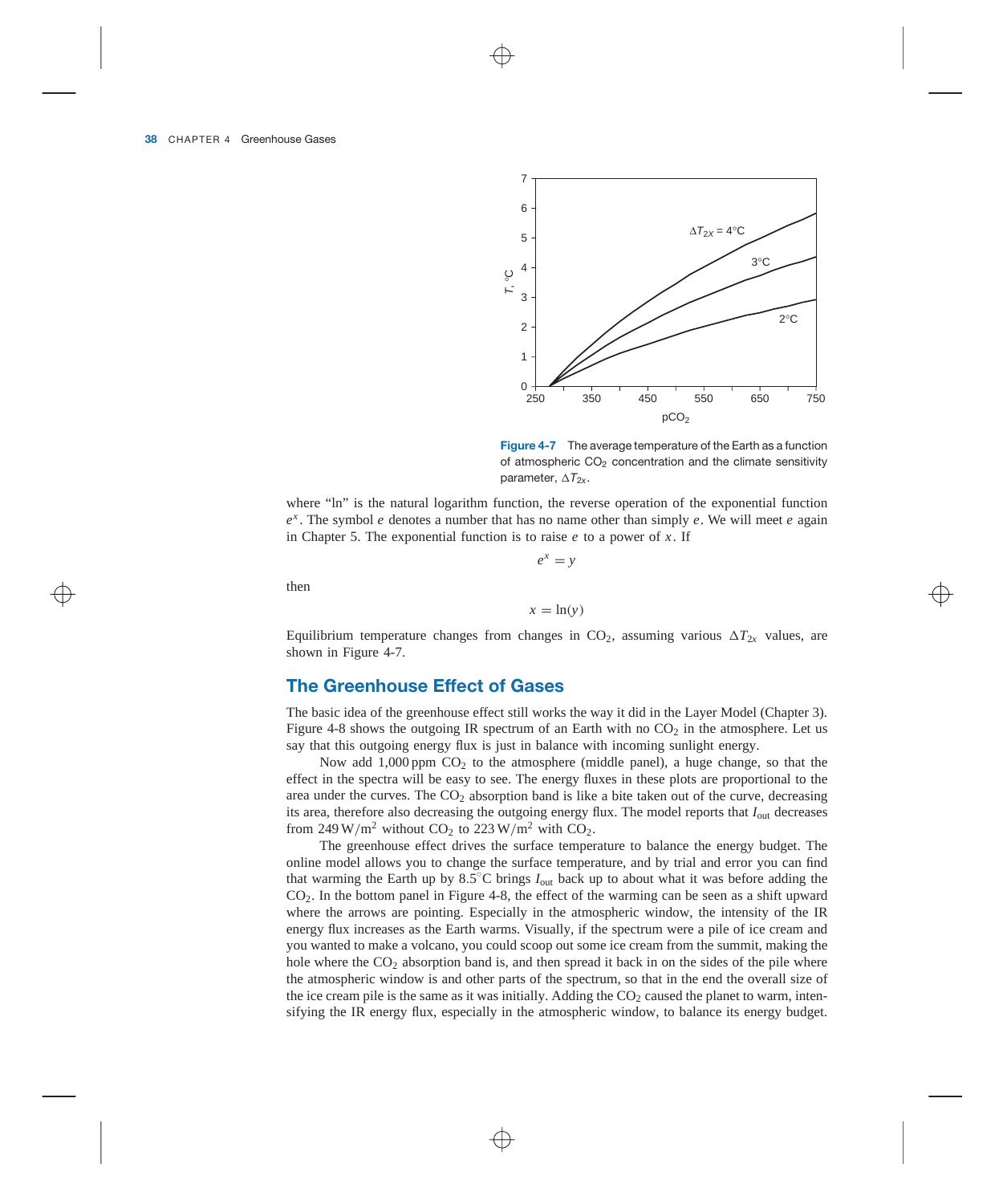

**Figure 4-8** A demonstration of the greenhouse effect of CO<sub>2</sub>. In the *top* panel, begin with no CO<sub>2</sub>. Assume that the energy budget of the Earth was in balance at a ground temperature of 270 K. In the *middle panel*, add 1,000 ppm CO2, decreasing the outgoing energy flux. The ground and the atmosphere above it respond by warming up 8*.*5 K in the *bottom panel*. The total outgoing energy flux is restored to its initial value. The total energy flux is proportional to the area under the curves.  $CO<sub>2</sub>$  takes a bite out of the top curve to generate the middle curve, but then the bottom curve bulks up everywhere to compensate.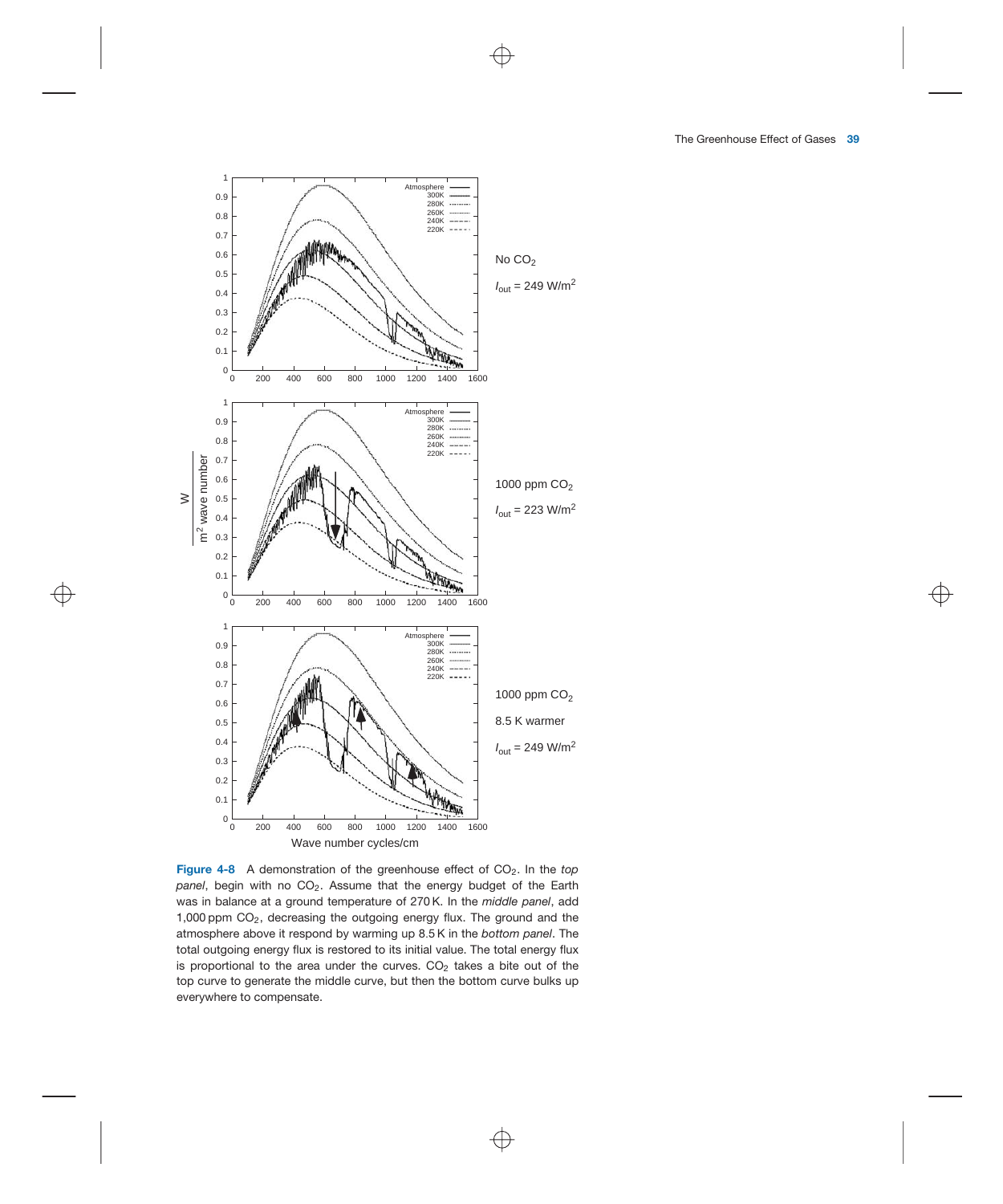#### **TAKE-HOME POINTS**

- Gases absorb or emit IR light if they vibrate at the frequency of the light and if its vibration has a dipole moment that affects the electric field.
- $\Box$  O<sub>2</sub> and N<sub>2</sub> are not greenhouse gases. All molecules of three or more atoms, including  $CO<sub>2</sub>$ , water vapor, and methane, are greenhouse gases.

#### **STUDY QUESTIONS**

- **1.** Why don't most of the gases in the Earth's atmosphere contribute to the greenhouse effect?
- **2.** Does the band saturation effect prevent global warming from  $CO<sub>2</sub>$ ? If not, what effect does it have?

#### **FURTHER READING**

Weart, S. *The Discovery of Global Warming*. Cambridge, MA: Harvard University Press, 2003. This is a historical account of the science and the scientists who discovered global warming, including my favorite, Svante Arrehnius, who used the IR spectrum of moonlight, in 1896, to predict that doubling  $CO<sub>2</sub>$  would raise global temperature by  $3-6°C$  (whereas the modern

- A greenhouse gas has a stronger impact on the radiative balance of the Earth if it interacts with light in the middle of the Earthlight spectrum.
- Band saturation: A greenhouse gas at relatively high concentration like  $CO<sub>2</sub>$  will be less effective, molecule per molecule, than a dilute gas like methane.
- **3.** Compare and contrast CO<sub>2</sub> and CH<sub>4</sub> as greenhouse gases. Which factor tends to make  $CO<sub>2</sub>$  stronger, and which factor tends to make methane stronger? Which gas is stronger overall?

prediction is  $2-5^\circ$ C). This book includes a good discussion of piecing together the band saturation effect.

*IPCC Scientific Assessment 2001* , from Cambridge University Press or downloadable from http:// www.grida.no/climate/ipcc\_tar/. Chapter 6, "Radiative Forcing of Climate Change."

#### Exercises

Answer these questions using the on-line model at http://understandingtheforecast.org/ Projects/infrared\_spectrum.html. The model takes  $CO<sub>2</sub>$  concentration and other environmental variables as input, and calculates the outgoing IR light spectrum to space, similarly to Figures 4-3, 4-5 and 4-7. The total energy flux from all IR light is listed as part of the model output and was used to construct Figure 4-6.

- **1. Methane.** Methane has a current concentration of 1.7 ppm in the atmosphere and its doubling at a faster rate than is  $CO<sub>2</sub>$ .
	- **a)** Would an additional 10 ppm of methane in the atmosphere have a larger or smaller impact on the outgoing IR flux than an additional 10 ppm of  $CO<sub>2</sub>$  at current concentrations?
	- **b)** Where in the spectrum does methane absorb? What concentration does it take to begin to saturate the absorption in this band? Explain what you are looking at to judge when the gas is saturated.